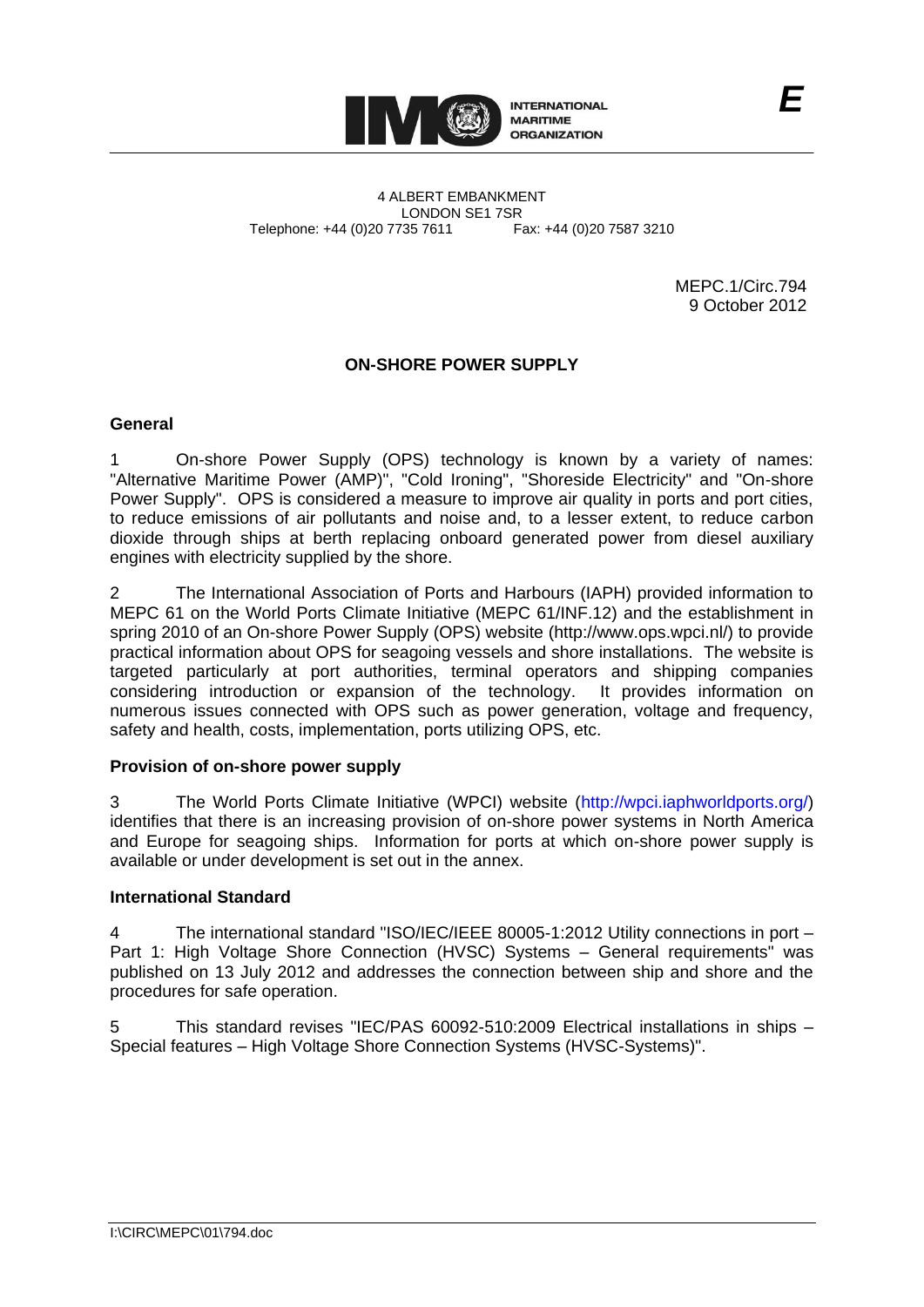# **Industry guidance**

6 Noting the development and increasing availability of OPS systems, guidance has been published by classification societies as follows:

| Guidelines                                                       | <b>Classification Society</b>        | can be downloaded at:                                                                                                        |
|------------------------------------------------------------------|--------------------------------------|------------------------------------------------------------------------------------------------------------------------------|
| <b>High Voltage Shore</b><br>Connection                          | American Bureau of<br>Shipping (ABS) | http://www.eagle.org/eagleExternalPortalWE<br>B/ShowProperty/BEA%20Repository/Rules&<br>Guides/Current/182 HighVoltage/Guide |
| High-Voltage Shore<br><b>Connection System</b>                   | <b>Bureau Veritas (BV)</b>           | http://www.veristar.com/content/static/veristar<br>info/images/4707.21.557NR 2010-01.pdf                                     |
| Guidelines for<br>High-Voltage Shore<br><b>Connection System</b> | <b>ClassNK</b>                       | https://www.classnk.or.jp/account/en/Rules_<br>Guidance/ssl/guidelines.aspx                                                  |

\*\*\*